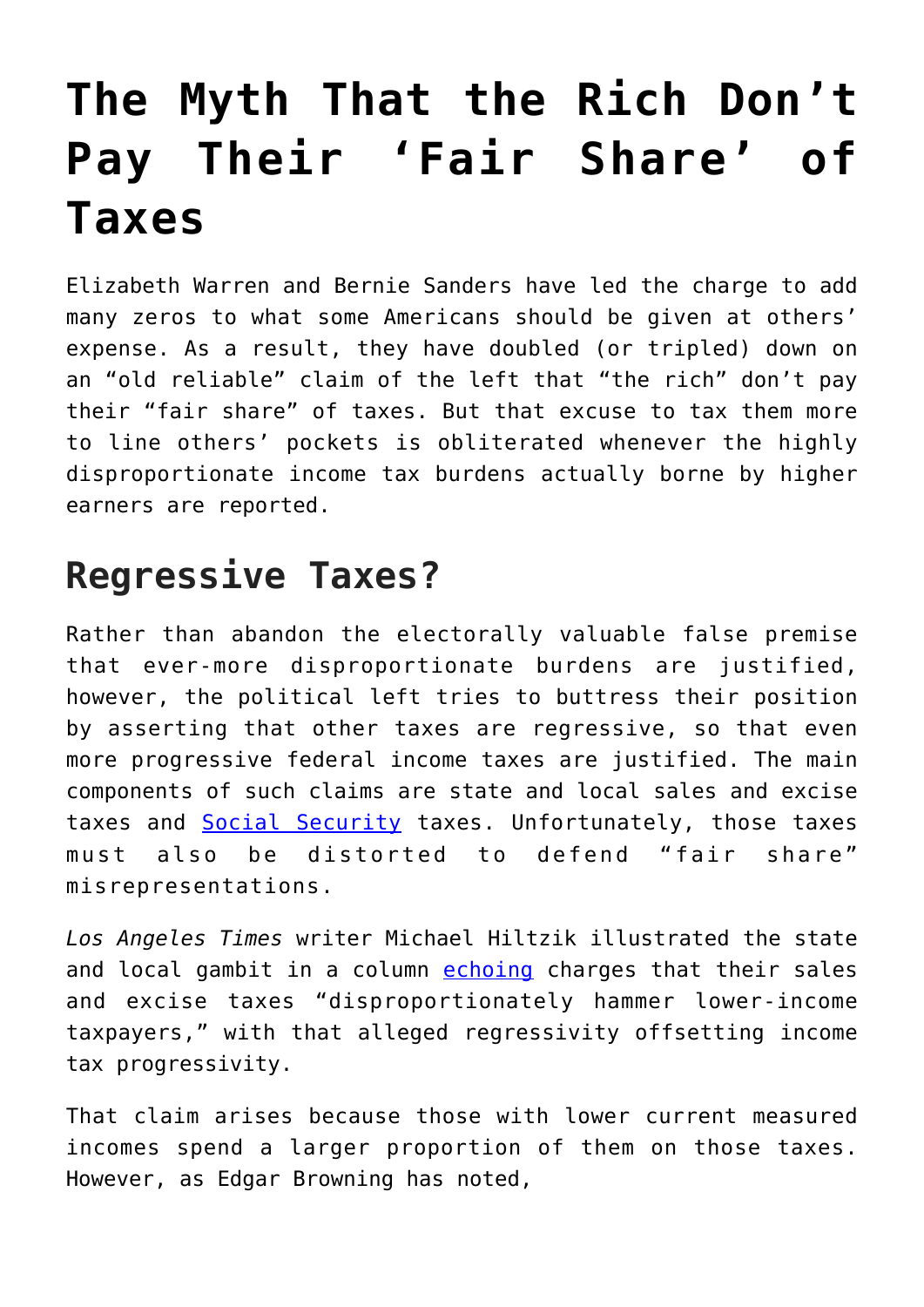*relative to lifetime income, there is very little difference in the percentage of income consumed among income classes.*

As a result, apparent regressivity based on current incomes is shown instead as "roughly proportional" to income in the moreappropriate lifetime context. Low current-income families also often consume a multiple of their income, largely financed with government transfer payments that are excluded from official income measures, which further exaggerates the share of their incomes going to such taxes.

## **Proportional Social Security**

The Social Security angle is illustrated by articles citing the fact that Social Security taxes only apply to earned incomes up to an earnings cap, currently set at \$132,900. For instance, a *Washington Post* article summarized the result as "the more money you make, the less your effective Social Security tax rate is, making this tax about as regressive as they come." However, Social Security treats lower-income workers far better than higher-income workers.

Rather than being regressive, Social Security taxes are proportional to earned income up to the tax cap. So, for the vast majority of Americans who fall in that range, taxes rise apace with earnings. Beyond the cap, earnings are not subject to the tax. So for those earners, their average tax rates fall with further income. Only for that relatively small number can one claim that despite paying more in total Social Security taxes, they pay a smaller percentage of their total earnings.

When one incorporates the fact that a great deal of income for low-income households is government transfers that are not counted as official income nor subject to Social Security taxes, the picture changes. Years ago, the Congressional Budget Office (CBO) found that incorporating such unmeasured income actually made Social Security taxes progressive for all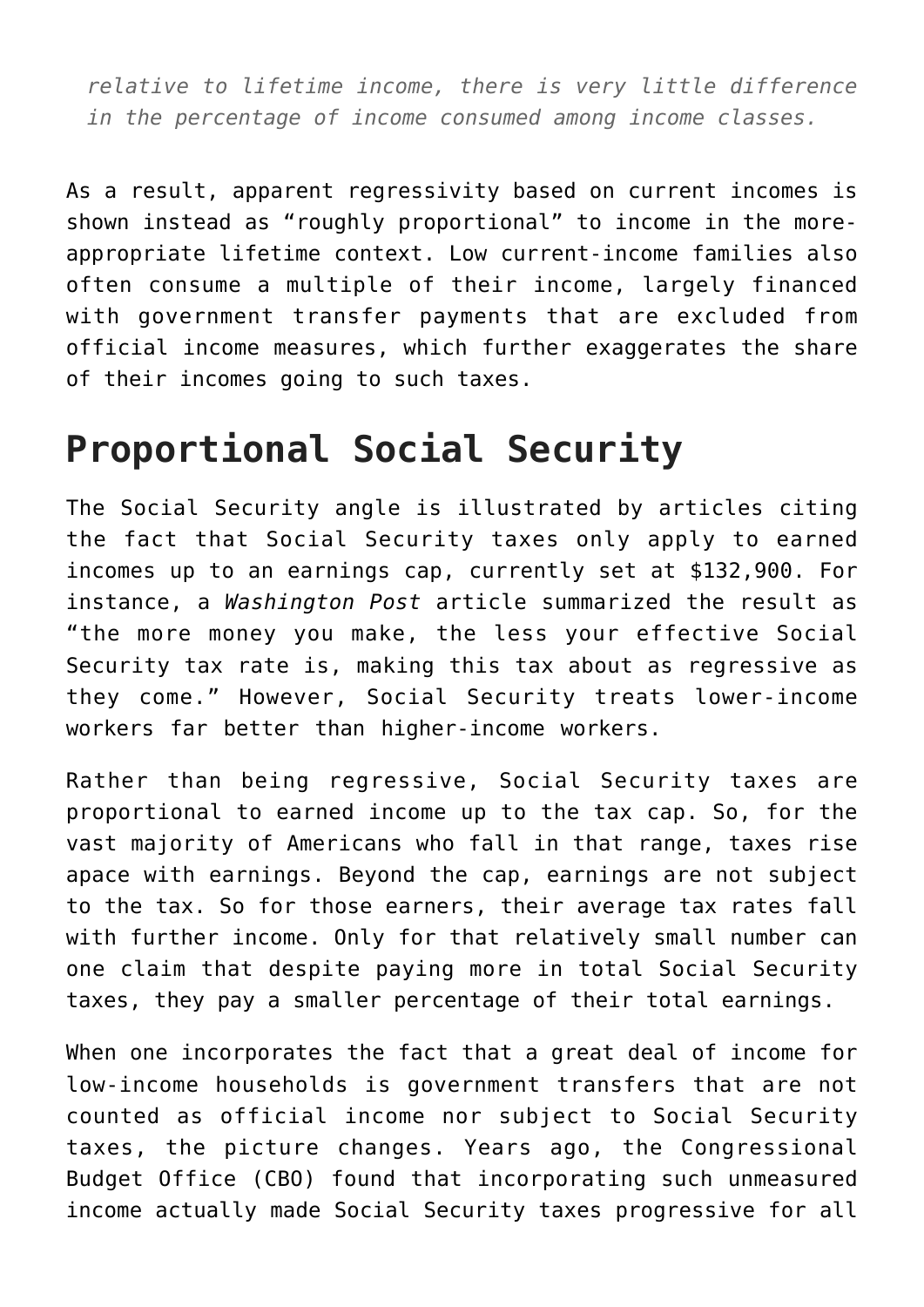but the top 20 percent of earners.

## **Fair Share Fakery**

—

Even more important, Social Security's supposed regressivity reflects only its taxes. But they generate retirement benefits, and accurate evaluation must incorporate both. Doing so reveals Social Security as progressive, not regressive.

For example, for a single earner retiring at 65 in 1993, Social Security replaced 59 percent of taxed income for low earners and 44 percent for average wage earners, but only 25 percent for an earner at the Social Security tax cutoff. Higher-income earners received far smaller returns on their contributions than average earners and less than half that of lower earners.

Taxation of benefits for higher-income retirees now increases this difference. In terms of lifetime net benefits, in 1992 dollars, a single low earner retiring in 2000 would net \$27,983 from the system, an average earner, \$14,833, but a high-income earner would lose \$23,129.

Both approaches show Social Security does not benefit higher earners at the expense of lower earners. It actually redistributes income the other way.

Allegations that higher-income earners don't pay their "fair share" of taxes are a mainstay misrepresentation of the political left. And when facts such as the far from justifiable disproportionate income tax burdens get in the way of that narrative, they go all-in on bogus defenses that misrepresent state and local taxes and Social Security, as well. Unfortunately, while that illustrates how important taking lots of other people's money is to their agenda, it also illustrates how unimportant the truth is in advancing it.